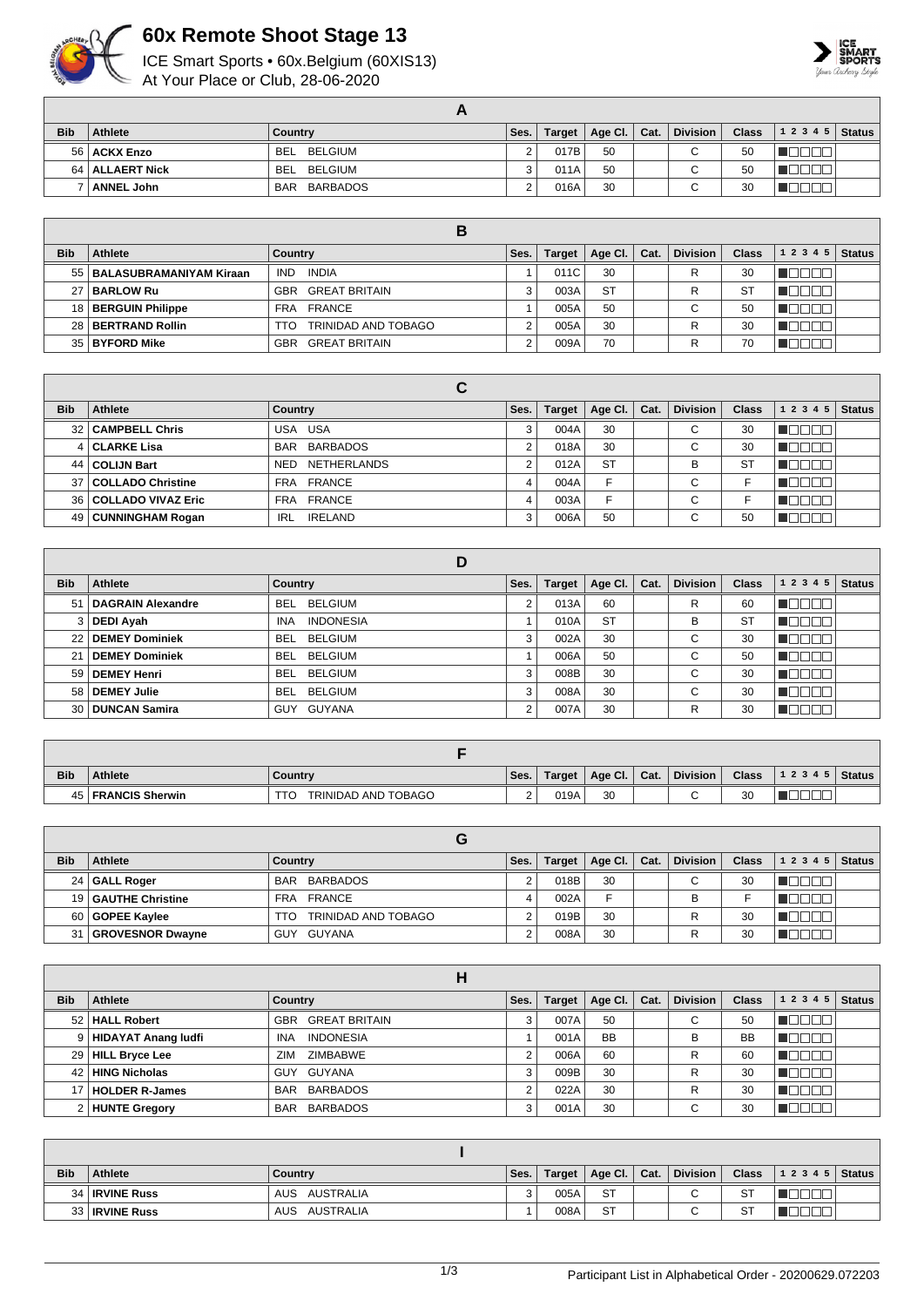

## **60x Remote Shoot Stage 13**

ICE Smart Sports • 60x.Belgium (60XIS13) At Your Place or Club, 28-06-2020



| <b>Bib</b> | <b>Athlete</b>        | Country               | Ses. | Target | Age CI.                  | Cat. | <b>Division</b> | <b>Class</b> | 1 2 3 4 5 | <b>Status</b> |
|------------|-----------------------|-----------------------|------|--------|--------------------------|------|-----------------|--------------|-----------|---------------|
| 12.        | <b>JANSSENS Niels</b> | <b>BELGIUM</b><br>BEL |      | 001A   | $\overline{\phantom{0}}$ |      |                 |              | ————      |               |

| <b>Bib</b> | <b>Athlete</b>              | Country                        | Ses. |      | Target   Age Cl.   Cat. | <b>Division</b> | <b>Class</b> | $12345$ Status |  |
|------------|-----------------------------|--------------------------------|------|------|-------------------------|-----------------|--------------|----------------|--|
|            | 48   KARTHIKEYAN Yukendiran | INDIA<br>IND.                  |      | 011B | 30                      |                 | 30           |                |  |
|            | 50   KRAMER Günther         | RSA SOUTH AFRICA               |      | 009A | 30                      | $\sim$<br>◡     | 30           |                |  |
|            | 23   KRISTANTI Lilik        | <b>INDONESIA</b><br><b>INA</b> |      | 010B | <b>ST</b>               | в               | -ST          |                |  |

| <b>Bib</b> | <b>Athlete</b>     | Country                     | Ses.     | Target | Age Cl. | Cat. | <b>Division</b> | <b>Class</b> | $12345$ Status |  |
|------------|--------------------|-----------------------------|----------|--------|---------|------|-----------------|--------------|----------------|--|
|            | 38   LOPES Antonio | <b>FRANCE</b><br><b>FRA</b> |          | 005A   |         |      |                 |              |                |  |
|            | 10 LYNCH Mark      | SOUTH AFRICA<br><b>RSA</b>  | <u>.</u> | 003A   | 30      |      |                 | 30           |                |  |

|            |                        | M                    |      |        |           |      |                 |              |           |               |
|------------|------------------------|----------------------|------|--------|-----------|------|-----------------|--------------|-----------|---------------|
| <b>Bib</b> | Athlete                | Country              | Ses. | Target | Age Cl.   | Cat. | <b>Division</b> | <b>Class</b> | 1 2 3 4 5 | <b>Status</b> |
| 41         | MADRAY Umasankar       | GUY GUYANA           |      | 009A   | 30        |      | R               | 30           |           |               |
| 063        | <b>MANNING Patrick</b> | BAR BARBADOS         | ີ    | 023A   | 30        |      | R               | 30           |           |               |
|            | 12   MCWILLIAMS Rhys   | SOUTH AFRICA<br>RSA  |      | 003A   | <b>ST</b> |      | R               | <b>ST</b>    |           |               |
|            | 25 MEBIS Stijn         | BEL BELGIUM          |      | 007A   | 50        |      | ⌒<br>U          | 50           |           |               |
|            | 5   MERKEN Bilge       | TURKEY<br>TUR        |      | 012A   | 70        |      | R               | 70           |           |               |
|            | 6   MERKEN Mete        | <b>TURKEY</b><br>TUR |      | 012B   | 50        |      | ⌒               | 50           |           |               |

| <b>Bib</b> | <b>Athlete</b>       | Country              | Ses. | Target | Age Cl. $\vert$ Cat. |  | <b>Division</b> | <b>Class</b> | 12345 | <b>Status</b> |
|------------|----------------------|----------------------|------|--------|----------------------|--|-----------------|--------------|-------|---------------|
|            | 8   PEERS Tim        | GREAT BRITAIN<br>GBR |      | 002A   | 30                   |  |                 | 30           |       |               |
|            | 53   PHOENIX Anthony | BAR BARBADOS         |      | 016B   | 30                   |  | $\sim$<br>U     | 30           |       |               |
|            | 20   PRIEELS Sarah   | GREAT BRITAIN<br>GBR |      | 004A   | 50                   |  | ⌒<br>U          | 50           |       |               |

| <b>Bib</b> | <b>Athlete</b>       | Country                        | Ses.           | Target | Age Cl. $\vert$ | $\mathsf{Cat}$ . | Division |     | Class $\begin{vmatrix} 1 & 2 & 3 & 4 & 5 \end{vmatrix}$ Status |  |
|------------|----------------------|--------------------------------|----------------|--------|-----------------|------------------|----------|-----|----------------------------------------------------------------|--|
|            | 57   RAJENDRA Jovito | <b>INA</b><br><b>INDONESIA</b> | $\overline{2}$ | 015A   | <b>ST</b>       |                  | ь        | -ST |                                                                |  |
|            | 46   RAVI Yogesh     | INDIA<br><b>IND</b>            |                | 011A   | 50              |                  |          | 50  |                                                                |  |

| <b>Bib</b> | Athlete                   | Country             | Ses. | Target | Age CI.   | Cat. | <b>Division</b> | <b>Class</b> | 1 2 3 4 5 | <b>Status</b> |
|------------|---------------------------|---------------------|------|--------|-----------|------|-----------------|--------------|-----------|---------------|
|            | 47   SAKTHIVEL Nikhil raj | INDIA<br>IND.       | 5    | 001A   | 25        |      | ⌒<br>U          | 25           |           |               |
|            | <b>SAUREN Yvo</b>         | NETHERLANDS<br>NED. |      | 001A   | <b>ST</b> |      |                 | -S1          |           |               |
| 61 I       | <b>SIMONS Axel</b>        | BEL BELGIUM         |      | 020B   | 30        |      | R               | 30           |           |               |
|            | 14 STUYCK Silke           | BEL BELGIUM         |      | 020A   | 30        |      | R               | 30           |           |               |
|            | 40 SWANEPOEL Arrie        | SOUTH AFRICA<br>RSA |      | 010A   | 30        |      | ⌒<br>U          | 30           |           |               |

| <b>Bib</b>      | <b>Athlete</b>          | Country                    | Ses. | <b>Target</b> | Age Cl.   | Cat. | <b>Division</b> | <b>Class</b> | 12345 | <b>Status</b> |
|-----------------|-------------------------|----------------------------|------|---------------|-----------|------|-----------------|--------------|-------|---------------|
| 26 <sup>1</sup> | VAN DAMME Kelly         | BELGIUM<br><b>BEL</b>      | ົ    | 017A          | 50        |      | $\sim$<br>U     | 50           |       |               |
| 39              | VAN MONTAGU Piotr       | <b>BELGIUM</b><br>BEL.     | ົ    | 021A          | 50        |      | ⌒<br>U          | 50           |       |               |
|                 | 43   VAN STADEN Michael | SOUTH AFRICA<br><b>RSA</b> | ົ    | 011A          | <b>ST</b> |      |                 | ST           |       |               |
| 54              | VREEMAN Gerben          | NETHERLANDS<br>NED.        |      | 014A          | <b>ST</b> |      | R               | -ST          |       |               |

| W          |                     |                       |      |        |                |  |                 |        |                |  |
|------------|---------------------|-----------------------|------|--------|----------------|--|-----------------|--------|----------------|--|
| <b>Bib</b> | <b>Athlete</b>      | Country               | Ses. | Target | Age Cl.   Cat. |  | <b>Division</b> | Class, | $12345$ Status |  |
|            | 15   WALTH Courtney | USA USA               |      | 010A   | <b>ST</b>      |  | ⋼               | ST     |                |  |
|            | 16   WALTH Janice   | USA USA               |      | 010B   | D              |  | $\mathbf \cdot$ |        |                |  |
| 11         | WATTIEZ Anthony     | BELGIUM<br><b>BEL</b> |      | 002A   | 50             |  | $\sim$<br>U     | 50     |                |  |